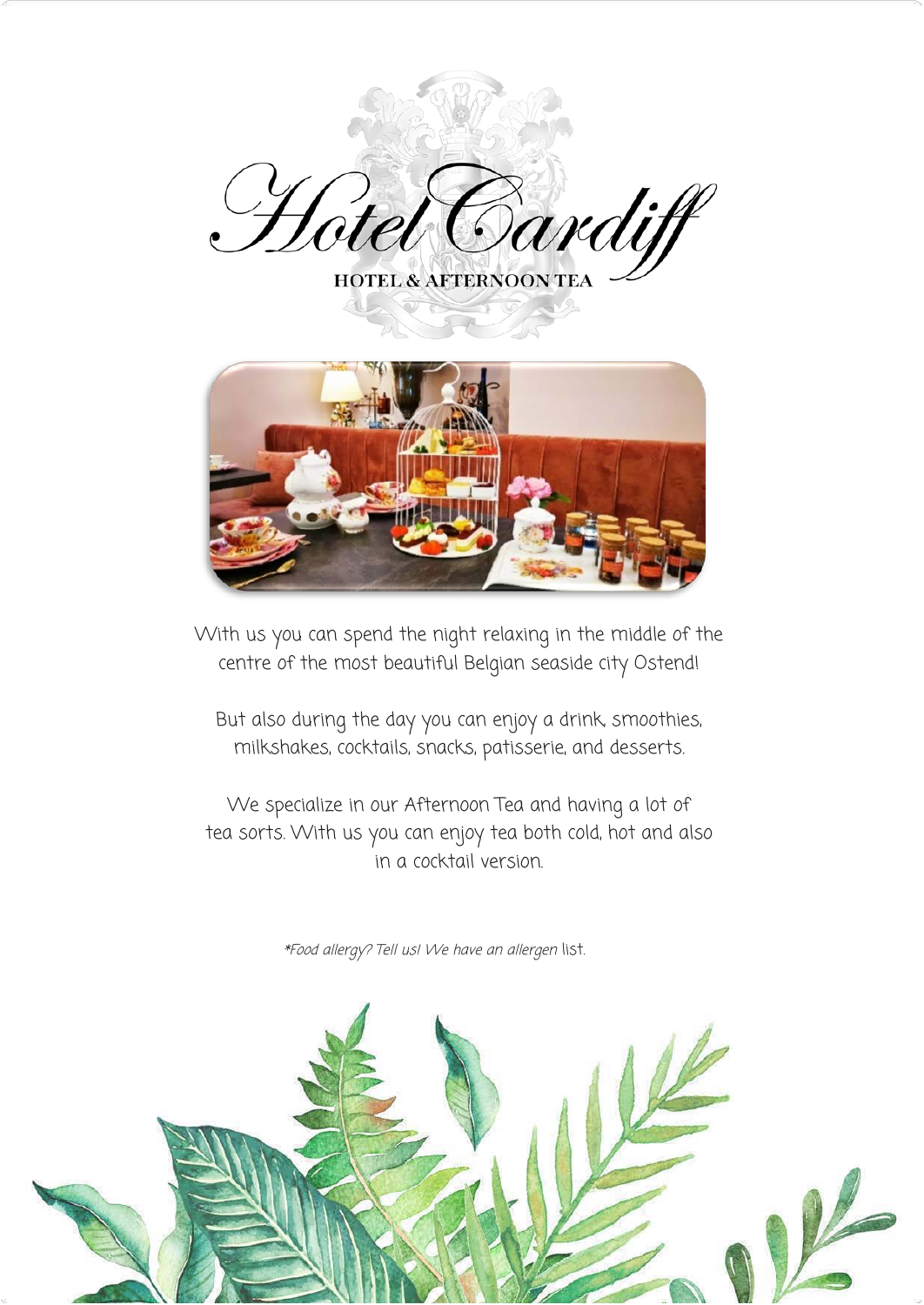# ~ BREAKFAST-PATTISSERIE-AFTERNOON TEA ~

## BREAKFAST/LUNCH

| Buffet Hotel (On availability or reservation).<br>Croissants, assortment of sandwiches, ham, cheese, brie, scrambled eggs, bacon, fried sausage, cornflakes, muesli,<br>yogurt, orange juice, coffee/tea,  A little bit of everything! | $\epsilon$ 14,00 |
|----------------------------------------------------------------------------------------------------------------------------------------------------------------------------------------------------------------------------------------|------------------|
| Continental Breakfast<br>Two mini bread rolls, croissant, ham, cheese, butter, jam and nutella. Includes cup of coffee or tea.                                                                                                         | € 15,00          |
| English Breakfast<br>Three mini bread rolls, butter, scrambled eggs, fried bacon and sausage. Includes cup of coffee or tea.                                                                                                           | $\epsilon$ 18,00 |
| Soup of the week<br>Served with a bun and butter.                                                                                                                                                                                      | $\epsilon$ 6,00  |
| Warm Croissant<br>Warm Croissant or with Ham and Cheese (+ $\epsilon$ 2.00) or with Nutella / Jam (+ $\epsilon$ 1.00)                                                                                                                  | $\epsilon$ 3,50  |
| Club Sandwich<br>Ham and Cheese or Bacon and Brie (+ $\epsilon$ 2.00) or Smoked Salmon and Philadelphia (+ $\epsilon$ 3.00)                                                                                                            | $\epsilon$ 6,00  |
| Supplement Freshly Squeezed Orange Juice                                                                                                                                                                                               | $\epsilon$ 4,50  |
| Supplement Glass of Cava (Spanish Sparkling Wine)                                                                                                                                                                                      | € 5,00           |

| <b>PATTISSERIE</b>                                                                                                               |                 |
|----------------------------------------------------------------------------------------------------------------------------------|-----------------|
| Piece of Cake<br>A delicious cheesecake, red velvet cake or another cake from our range. Ask for it!                             | $\epsilon$ 6,00 |
| Pamper coffee or tea<br>Cup of coffee or organic tea accompanied by little surprises!                                            | $\epsilon$ 9,50 |
| <b>English Scones</b><br>2 fresh scones accompanied by clotted cream and artisanal jam of your choice: Lemon Curd or Red Fruits. | € 9,00          |
| Warm apple pie with ice cream and whipped cream                                                                                  | $\epsilon$ 7,00 |
| Baked Brussels Waffle with ice cream and whipped cream                                                                           | $\epsilon$ 7,00 |
| Warm Pancake with butter, ice cream and whipped cream                                                                            | $\epsilon$ 7,00 |

## AFTERNOON TEA

| (ONLY UPON AVAILABILITY OR RESERVATION) - MINIMUM TWO PERSONS                                                                                                                           |                 |
|-----------------------------------------------------------------------------------------------------------------------------------------------------------------------------------------|-----------------|
| TRADITIONAL AFTERNOON TEA<br>Fresh daily scones with clotted cream and artisan jam, accompanied by mini pastries and savoury finger<br>sandwiches with one of our fine tea specialties. | € 27,50 P.P.    |
| SUPPLEMENT GLASS OF CAVA (SPANISH SPARKLING WINE) -                                                                                                                                     | $\epsilon$ 5,00 |
| SUPPLEMENT GLASS OF CHAMPAGNE<br>Patrick Pougeoise Ier Cru Vertus.                                                                                                                      | $\epsilon$ 9,50 |
| EXTRA POT TEA / REFILL HERBS                                                                                                                                                            | $\epsilon$ 3,50 |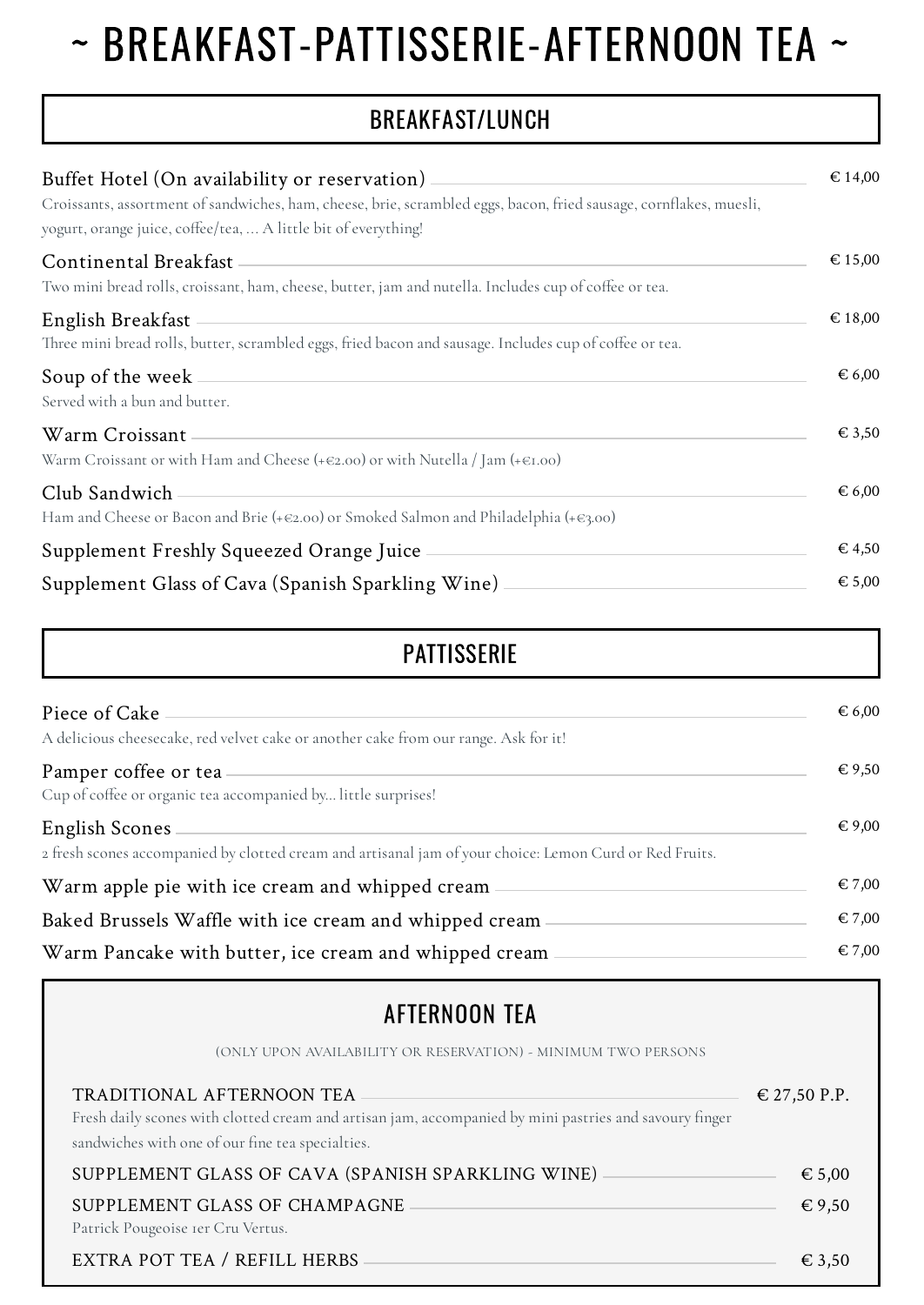# ~ TEA ALCOHOL-COCKTAILS-SNACKS ~

## TEA FUSED WITH ALCOHOL

| CosmopolTEAtan                                                                                                    | $\epsilon$ 11,50 |
|-------------------------------------------------------------------------------------------------------------------|------------------|
| Cointreau, Vodka, honey, organic blend of hibiscus, elderberry, blueberry, rosehip, blackcurrant, natural aromas, |                  |
| blueberry, strawberry.                                                                                            |                  |
| Grand Duke                                                                                                        | $\epsilon$ 11,50 |
| Grand Marnier, organic blend of black tea, bergamot aroma, cornflower.                                            |                  |
| Ginger Gin                                                                                                        | $\epsilon$ 11,50 |
| Cin bonou lamongraec gingar rocamany lamon yarbana                                                                |                  |

Gin, honey, lemongrass, ginger, rosemary, lemon verbena.

## **COCKTAILS**

NON-ALCOHOLIC COCKTAILS ALSO POSSIBLE FOR  $\in$  6.50

| Espresso Martini<br>Tia Maria, Wodka, espresso.                                            | $\epsilon$ 8,50  |
|--------------------------------------------------------------------------------------------|------------------|
| Moscow Mule<br>Vodka, freshly squeezed lime juice, cucumber, ginger juice, cane sugar.     | $\epsilon$ 10,50 |
| Belgian Mule<br>Gin, freshly squeezed lime juice, cucumber, ginger juice, cane sugar.      | $\epsilon$ 10,50 |
| Mojito Classic<br>White Rum, freshly squeezed lime juice, fresh mint, cane sugar.          | $\epsilon$ 10,50 |
| Mojiberry<br>White Rum, freshly squeezed lime juice, fresh mint, red fruits, cane sugar.   | $\epsilon$ 10,50 |
| Gin Fizz Framboos<br>Gin, freshly squeezed lime juice, fresh mint, red fruits, cane sugar. | $\epsilon$ 10,50 |

### WARM SNACKS

| Two Homemade Spring Rolls        | $\epsilon$ 8.00 |
|----------------------------------|-----------------|
| Portion of Fried Torpedo Shrimps | $\epsilon$ 8.00 |
| Portion of Fried Meatballs       | € 6.00          |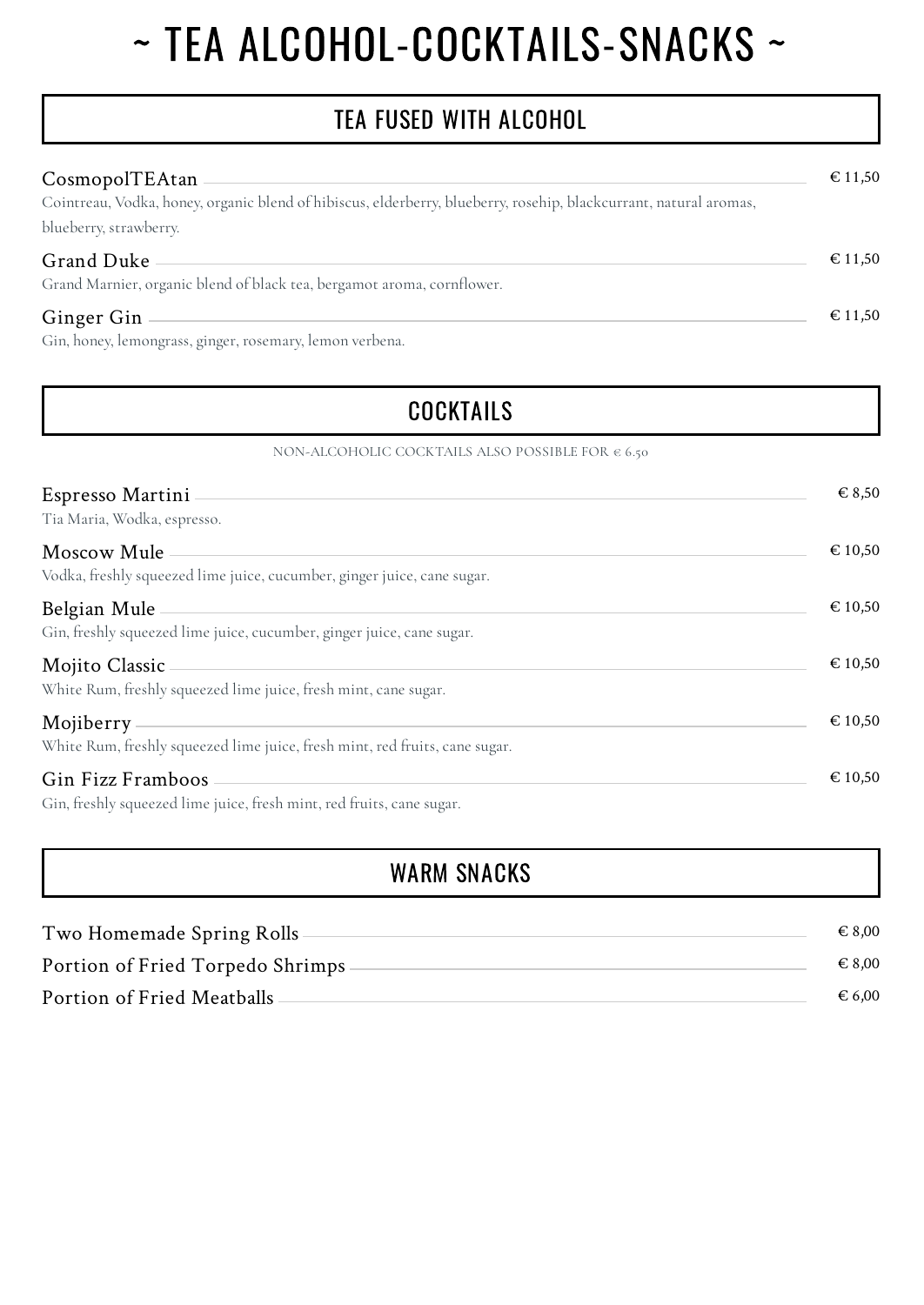# ~ SMOOTHIE-MILKSHAKE-ICED TEA-ICECREAM ~

Your fruits and vegetables are freshly mixed without sugar or sweetener!

## **FRUITS**

EVERY FRUIT SMOOTHIE IS ALSO POSSIBLE AS A MILKSHAKE  $(+e i.00)!$ 

| Sunset<br>Raspberries, strawberries.               | $\epsilon$ 5,80 |
|----------------------------------------------------|-----------------|
| Tropical<br>Strawberries, banana.                  | $\epsilon$ 5,80 |
| Sunshine<br>$D: \ldots$ . $\ldots$ $I = M: \ldots$ | € 6,80          |

Pineapple, Mango.

## FRESH BREW ORGANIC ICED-TEA'S

| Pink Duchess                                 | $\epsilon$ 6,50 |
|----------------------------------------------|-----------------|
| Rosehip shells, rose buds, lemon juice,      |                 |
| pomegranate syrup, organic black tea.        |                 |
| Double Ginger                                | € 6,50          |
| Organic blend of lemongrass, rosemary, lemon |                 |
| verbena, ginger, honey.                      |                 |

### VEGETABLES

| Orange Veggie<br>Carrot, bell pepper, celeriac, ginger.       | € 6,50 |
|---------------------------------------------------------------|--------|
| Green Veggie<br>Spinach, broccoli, parsnip, apple.            | € 6,50 |
| Red Veggie<br>Bell pepper, tomato, carrot, parsnip, beetroot. | € 6,50 |

## ICE-CREAM

| Café Glacé (Espresso/Baileys)                 | $\epsilon$ 10,00 |
|-----------------------------------------------|------------------|
| Coupe Mocha                                   | $\epsilon$ 7.00  |
| Coupe Vanilla                                 | € 7,00           |
| Dame Blanche (Hot Chocolate)                  | $\epsilon$ 7,50  |
| Coupe Brésilienne (Caramel & Nuts)            | $\epsilon$ 7,50  |
| Coupe Advocaat (Liquor).                      | 6.8,00           |
| Children's ice cream                          | $\epsilon$ 5,00  |
| A scoop of vanilla with sprinkles and whipped |                  |

cream.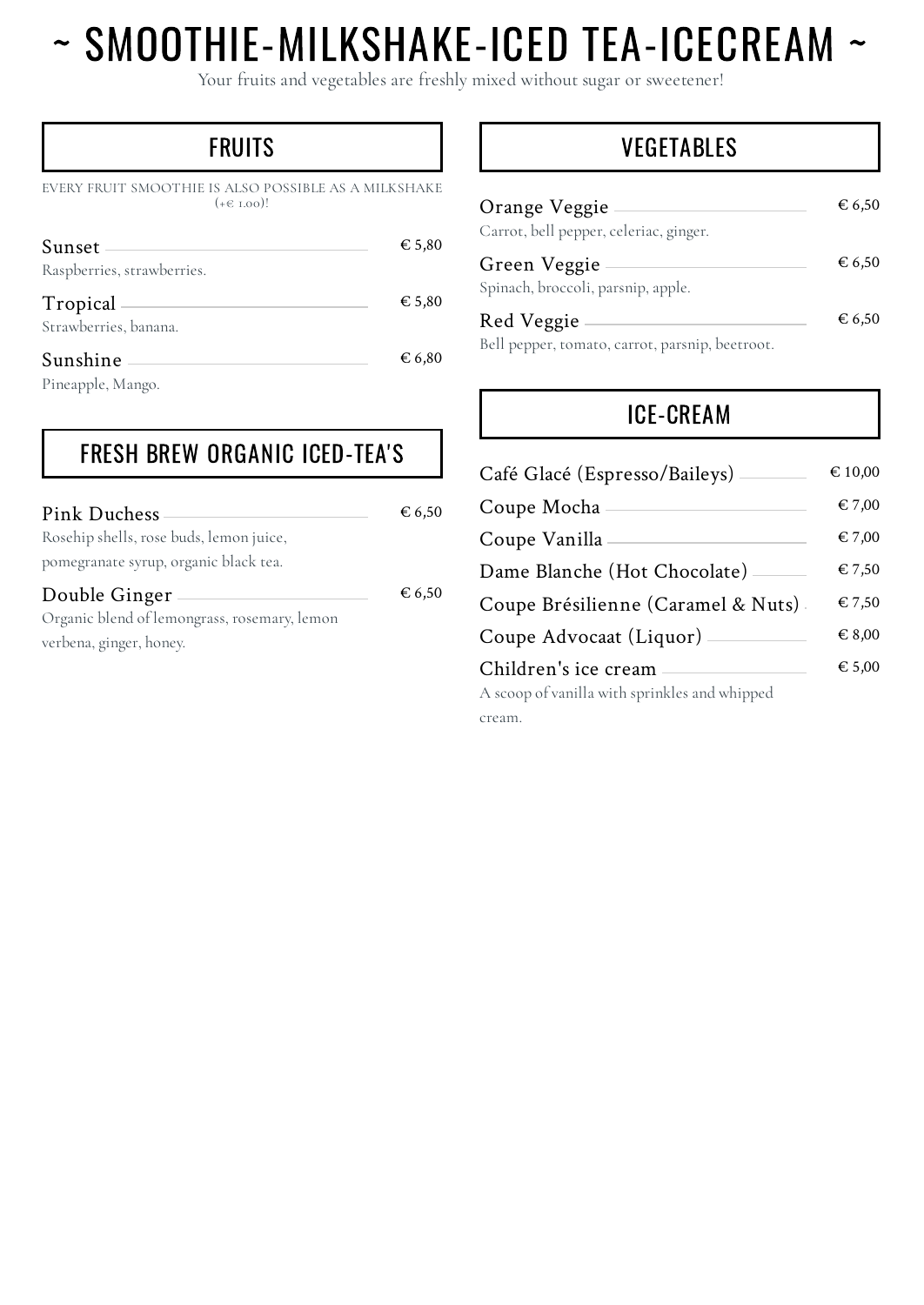## SODA'S

| Coke/Zero/Sprite/Fanta/Ice-tea | $\in$ 2.80      |
|--------------------------------|-----------------|
| Spa Still/Sparkling            | $\epsilon$ 2.50 |
| Schweppes Tonic                | $\epsilon$ 3,00 |
| Red Bull                       | $\epsilon$ 4,00 |
| Cold Chocolate Milk            | $\epsilon$ 2,80 |
| Minute Maid: Orange/Apple      | $\epsilon$ 3,00 |
| Freshly Squeezed Orange Juice  | $\epsilon$ 6,00 |
|                                |                 |

## APERITIF

| Sangria Quint White/Red ————                                     | € 7,50          |
|------------------------------------------------------------------|-----------------|
|                                                                  | € 6,00          |
| Porto 10 Years                                                   | € 9,00          |
| Pineau Des Charentes                                             | € 6,00          |
|                                                                  | € 6,00          |
|                                                                  | € 6,00          |
|                                                                  | $\epsilon$ 8,00 |
| Picon Vin Blanc                                                  | € 7,50          |
| Martini White/Red                                                | € 6,00          |
| Ricard                                                           | € 6,50          |
| Campari/Pisang/Safari<br><u> 1980 - Johann Barbara, martxa a</u> | € 6,50          |
| Wine White/Red Glass/Bottle -                                    | € 4,00 / 19,50  |
| Cava Glass/Bottle<br>(Spanish Sparkling Wine)                    | € 6,50 / 29,00  |
| Champagne Glass/Bottle<br>Detrick Dougooise For Cry Vartue       | € 10,00 / 55,00 |

#### Patrick Pougeoise 1er Cru Vertus

## BOTTLED BEERS

| Jupiler     | $\epsilon$ 3,00 |
|-------------|-----------------|
| Hoegaarden  | $\epsilon$ 3.50 |
| Leffe Brown | $\epsilon$ 4,00 |
| Duvel -     | $\in$ 4.50      |

## HOT DRINKS

| $Coffee$ —                                       | $\epsilon$ 2,80 |
|--------------------------------------------------|-----------------|
| $Espreso$ —                                      | € 3,00          |
| Cappuccino-                                      | € 3,30          |
| Latte Macchiato                                  | $\epsilon$ 3,80 |
| Italian / French / Irish Coffee -                | $\epsilon$ 8,50 |
| Hot Chocolate Milk —                             | € 3,50          |
| Fresh Mint Tea                                   | € 5,00          |
| Organic Tea's (Ortea) —<br>(Check Seperate Menu) | € 3,50          |

## ALCOHOL

| Rum Bacardi Blanco                                                                                                                                                                                                                   | $\epsilon$ 7,00 |
|--------------------------------------------------------------------------------------------------------------------------------------------------------------------------------------------------------------------------------------|-----------------|
| Vodka Eristoff ____________________                                                                                                                                                                                                  | € 7,00          |
| Gin Gordon                                                                                                                                                                                                                           | € 7,00          |
|                                                                                                                                                                                                                                      | € 7,00          |
|                                                                                                                                                                                                                                      | € 8,50          |
| Johnnie Walker Red                                                                                                                                                                                                                   | € 7,50          |
| Johnnie Walker Black _____________                                                                                                                                                                                                   | € 8,00          |
|                                                                                                                                                                                                                                      | € 9,00          |
| Cointreau et al. 2010 and 2010 and 2010 and 2010 and 2010 and 2010 and 2010 and 2010 and 2010 and 2010 and 201                                                                                                                       | € 8,00          |
| Grand Marnier ___________________                                                                                                                                                                                                    | € 8,00          |
| Sambucca entertainment and the samples of the samples of the samples of the samples of the samples of the samples of the samples of the samples of the samples of the samples of the samples of the samples of the samples of        | € 8,00          |
| Amaretto —————————————                                                                                                                                                                                                               | $\in 8,00$      |
| Baileys <u>and the set of the set of the set of the set of the set of the set of the set of the set of the set of the set of the set of the set of the set of the set of the set of the set of the set of the set of the set of </u> | € 8,00          |
| Tia Maria <u>____________________________</u>                                                                                                                                                                                        | € 8,00          |
| Limoncello                                                                                                                                                                                                                           | € 7,00          |
| Genever Young/Old ____________                                                                                                                                                                                                       | € 5,00          |
|                                                                                                                                                                                                                                      | € 8,50          |
| Remy Martin VSOP                                                                                                                                                                                                                     | € 11,00         |

## SUPPLEMENT

SODA/ORANGE JUICE €2,50 - LEMONADE SYRUP/WHIPPED  $CREAM \varepsilon_{I,00}$  -SCHWEPPES TONIC €3,00 - FRESH ORANGE JUICE€4,50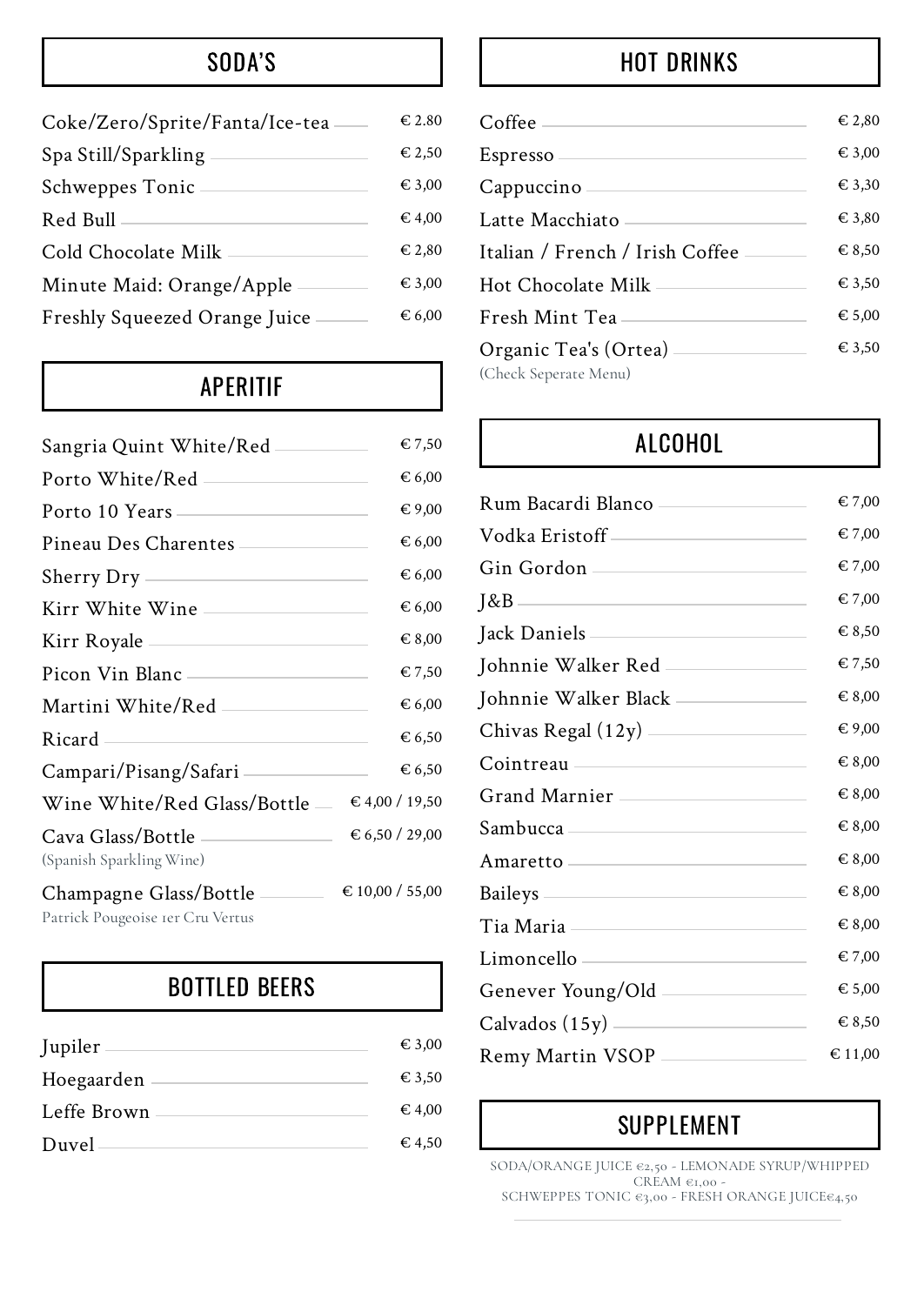## **ORGANIC tea – PART 1 - € 3.50 Specialty: Assortment organic herbal tea !!**

#### Mount Feather – Green Tea

Organic green tea.

.

Fresh orchid and a touch of magnolia. Tastes pleasantly fresh with a spicy ending. The aftertaste is permanently refreshing.

#### Detoxiana – Detox Green Tea with Turmeric

Organic blend of green tea, apple, fennel, rosehip shells, turmeric, white hibiscus, lavender, ginger, juniper, black pepper, rose petals and natural aromas.

Complex fruity with floral undertones and a touch of lavender and fennel. Tastes like an explosion of sweetness and sharpness with the ultimate pleasure of the senses.

#### Lychee White Peony – White Tea with Lychee Aroma

Organic blend of white tea, lychee aroma and rose petals Fresh orchid with a hint of magnolia. Tastes fresh with a hint of peonies.

#### Tiffany's Breakfast – English Breakfast Blacke Tea

Organic black tea. Soft, balanced and elegantly perfumed. Tastes like a powerful ' good morning! '.

#### Duke's Blues as Earl Grey Blue Flower

#### Organic blend of black tea, bergamot aroma and cornflower.

Citrusy, you feel like you're on a Mediterranean island. Tastes like a fresh touch of bergamot lingering.

#### The Secret Life of Chai – Black tea with exotic herbs

#### Organic blend of black tea, ginger, star anise, orange peel, cardamom seeds, pink pepper, cloves, aroma (cinnamon), aroma (grapefruit).

Like a soft blanket that envelops the core of exotic herbs with a pinch of Citrus. Tastes bold and spicy with refreshing elements that make your taste buds sing.

#### Yin Yang – Black Tea with Coffee Beans

Black tea, roasted chicorei root, roasted maté, liquorice root, roasted coffee beans, aromas of iced coffee, caramel, vanilla and milk.

Seductive and creamy with a touch of caramel. Tastes like a kick of espresso followed by a velvety softness.